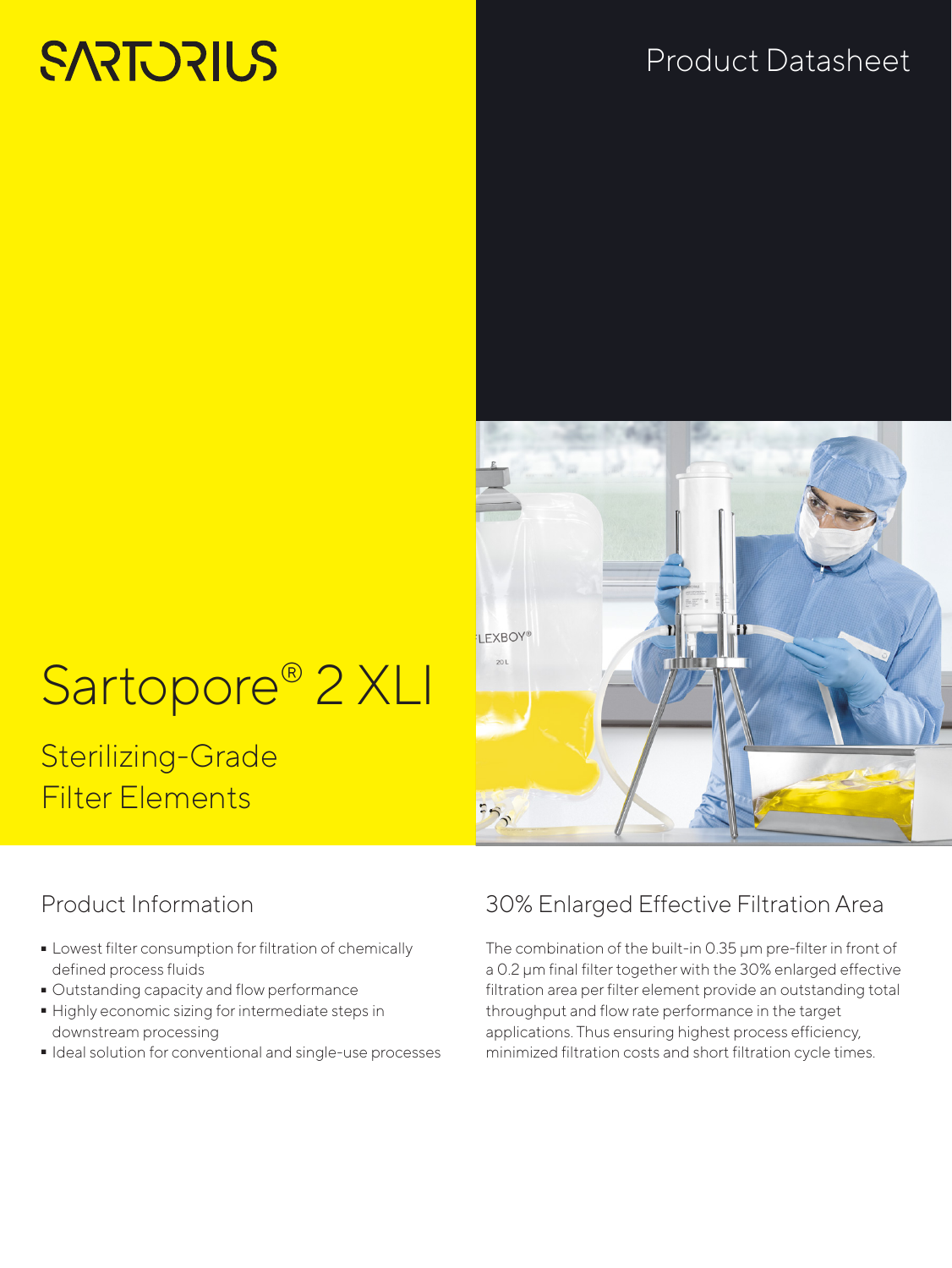# **Scalability**

Sartopore® 2 XLI filter elements are available in a broad range of sizes and formats to provide linear scale-up from R&D to commercial process scale. The wide range of membrane areas from 210  $\text{cm}^2$  to 2.4  $\text{m}^2$  per filter element guarantees greatest flexibility and most economic filter sizing.

# Applications

- 
- Ophthalmic solutions<br>• Chemically defined cell culture media
- High viscous large volume parenterals
- High viscous large volume parenterals  $\bullet$  Any fully chemically defined media<br>

# Services

Sartorius Confidence® Validation Services is the perfect complement to Sartopore® 2 XLI filters.

Our services provide

- **Extractables and leachables services**<br>• Microbiological testing
- 
- Microbiological testing<br>■ Physicochemical testin  $\overline{\phantom{a}}$  Physicochemical testing<br>

in compliance with regulatory requirements. Our local teams of validation experts support you with our tailored and consultative approach to determine the most costeffective solution and give you the confidence you need to succeed.

| <b>Available Sizes</b>                  | <b>Filtration Area</b>                                     | Max. Diffusion at 2.5 bar   36 psi<br>[m]/min] | Min. Bubble Point<br>[bar   psi] |  |  |
|-----------------------------------------|------------------------------------------------------------|------------------------------------------------|----------------------------------|--|--|
|                                         | Cartridges, T-Style Maxicaps®, Maxicaps®   Gamma Maxicaps® |                                                |                                  |  |  |
| Size 1                                  | $0.8 \text{ m}^2$   8.6 ft <sup>2</sup>                    | 21                                             | $3.2$   46                       |  |  |
| Size 2                                  | 1.6 $m^2$   17.2 ft <sup>2</sup>                           | 42                                             | $3.2$   46                       |  |  |
| Size 3                                  | 2.4 m <sup>2</sup>   25.8 ft <sup>2</sup>                  | 63                                             | $3.2$   46                       |  |  |
|                                         |                                                            |                                                |                                  |  |  |
| Midicaps <sup>®</sup>   Gamma Midicaps® |                                                            |                                                |                                  |  |  |
| Size 7                                  | 0.065 $m^2$   0.7 ft <sup>2</sup>                          | 4.5                                            | $3.2$   46                       |  |  |
| Size 8                                  | 0.13 $m^2$   1.4 ft <sup>2</sup>                           | 5.5                                            | $3.2$   46                       |  |  |
| Size 9                                  | 0.26 m <sup>2</sup>   2.8 ft <sup>2</sup>                  | 8                                              | $3.2$   46                       |  |  |
| Size O                                  | $0.52 \text{ m}^2$   5.6 ft <sup>2</sup>                   | 16                                             | $3.2$   46                       |  |  |
|                                         |                                                            |                                                |                                  |  |  |
| Capsules   Gamma Capsules               |                                                            |                                                |                                  |  |  |
| Size 4                                  | 0.021 $m^2$   0.22 ft <sup>2</sup>                         | 1.1                                            | $3.2$   46                       |  |  |
|                                         |                                                            |                                                |                                  |  |  |

# Technical Specifications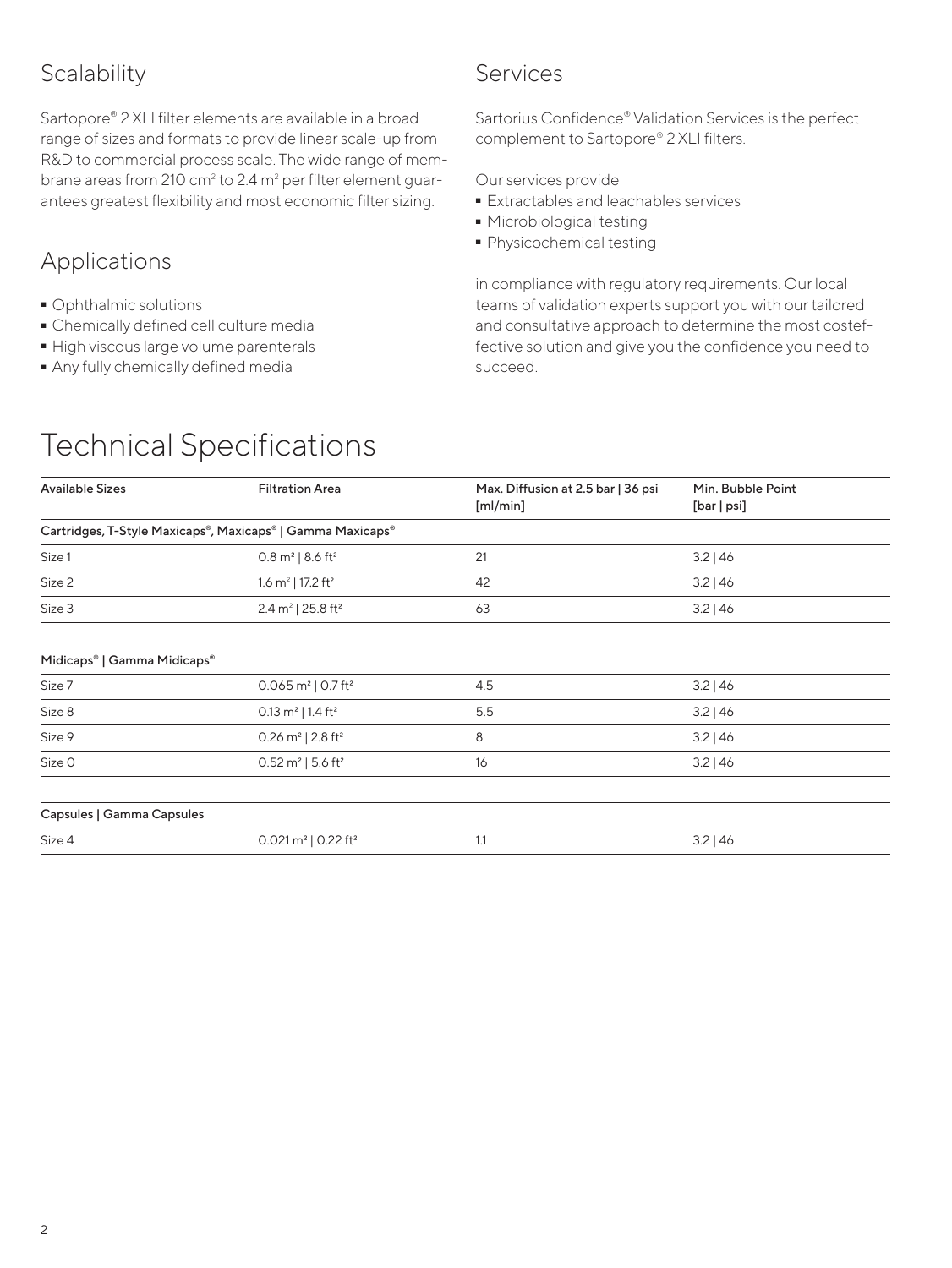# Max. Allowable Differential Pressure

#### **Cartridges**

5 bar | 72.5 psi at 20°C 2 bar | 29 psi at 80°C

## T-Style Maxicaps®, Maxicaps® | Gamma Maxicaps®,

Midicaps® | Gamma Midicaps® 5 bar | 72.5 psi at 20°C 3 bar | 43.5 psi at 50°C

#### Capsules | Gamma Capsules Size 4

4 bar | 58 psi at 20°C 2 bar | 29 psi at 50°C

# **Materials**

#### Prefilter Membrane

Polyethersulfone, asymmetric

## Endfilter Membrane

Polyethersulfone, asymmetric

#### Support Fleece

Polypropylene (In-line steam sterilizable & autoclavable) Polyester (Ύ-irradiatable or γ-irradiatable | autoclavable)

Core Polypropylene

End Caps Polypropylene

Capsule Housing Polypropylene

O-Ring Silicone (other materials on request)

Filling Bell Polycarboate

# Max. Allowable Back Pressure

2 bar | 29 psi at 20°C (for all elements)

# Pore Size Combination

0.35 μm + 0.2 μm

# Regulatory Compliance

- **Each individual element is tested for integrity by bubble** point and diffusion test
- Fully validated as sterilizing grade filters according to<br>ASTM current F-838 guidelines<br>- Designed, developed and manufactured in accordance ASTM current F-838 guidelines
- Designed, developed and manufactured in accordance with an ISO 9001 certified Quality Management System
- Meet or exceed the requirements for WFI quality standards set by the current USP
- Non pyrogenic according to USP Bacterial Endotoxins<br>• USP Plastic Class VI Test
- 
- USP Plastic Class VI Test<br>■ Non fiber releasing accor  $\bullet$  Non fiber releasing according to 21 CFR<br>

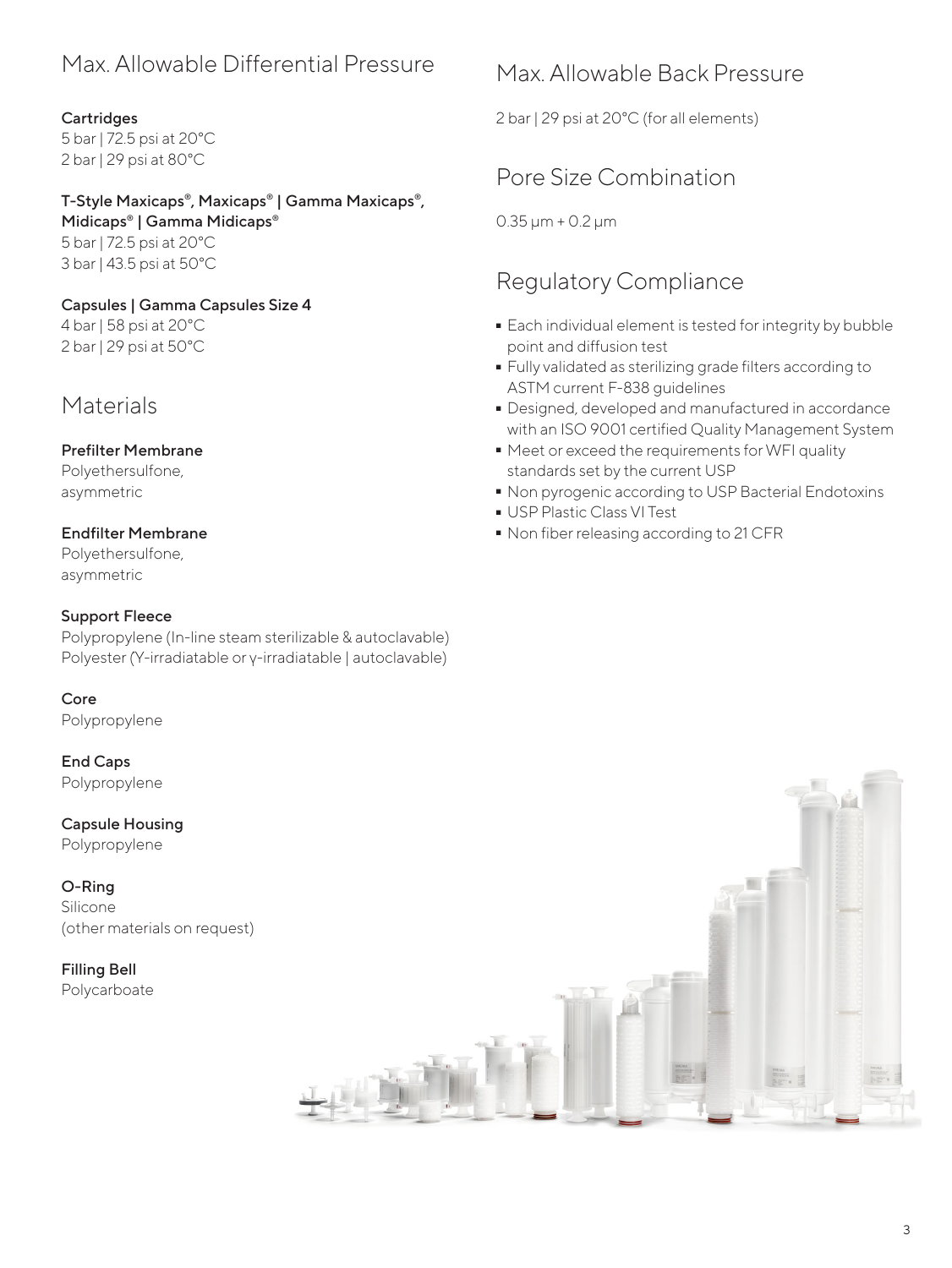# Sterilization

#### **Cartridges**

In-Line Steam Sterilization 134 °C, 0.3 bar, 20 min. Min. 25 Sterilization Cycles

or

#### Autoclaving 134°C, 2 bar, 30 min Min. 25 Sterilization Cycles

#### Maxicaps®, Midicaps® & Capsules

Autoclaving 134°C, 2 bar, 30 min Min. 25 Sterilization Cycles (Midicaps® & Maxicaps®) Min. 5 Sterilization Cycles (Capsules)

#### Gamma Maxicaps®, Gamma Midicaps® & Gamma Capsules

Gamma Irradiation ≤ 50 kGy 1 Sterilization Cycle

#### T-Style Maxicaps®

Autoclaving 134°C, 2 bar, 30 min Min. 5 Sterilization Cycles

or

#### Gamma Irradiation

≤ 50 kGy 1 Sterilization Cycle

# Performance

#### Chemically Defined Cell Culture Media



#### Ophthalmic Solution



# Technical References

| Validation Guide   | 2665243   |
|--------------------|-----------|
| Extractables Guide | SPK5776-e |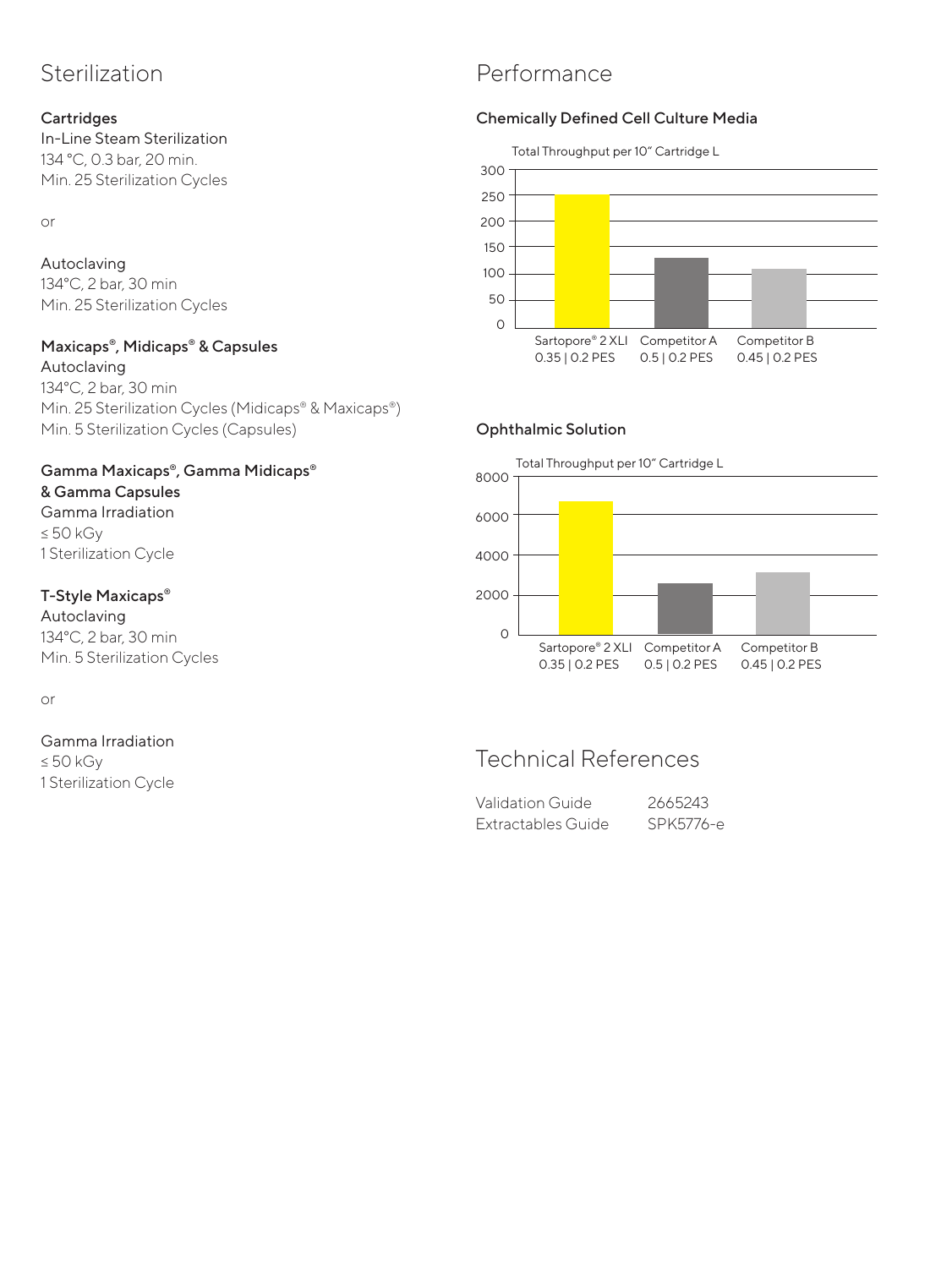# Ordering Information



#### $544$  | 25 | 07 **Cartridge** Filter Size 1: 0.8 m<sup>2</sup> | 8.6 ft<sup>2</sup> (10") 2: 1.6 m² | 17.2 ft² (20") 3: 2.4 m<sup>2</sup> | 25.8 ft<sup>2</sup> (30") Adapter 25: 2 flange bayonet adapter with 226 double o-ring





#### Maxicaps® | Gamma Maxicaps®

| 544<br>$\gamma$                                                                                                                                                            |                                                            |                                                                                                                                            |                                                                                                                                  |
|----------------------------------------------------------------------------------------------------------------------------------------------------------------------------|------------------------------------------------------------|--------------------------------------------------------------------------------------------------------------------------------------------|----------------------------------------------------------------------------------------------------------------------------------|
| <b>Filter Size</b><br>1: 0.8 m <sup>2</sup>   8.6 ft <sup>2</sup> (10")<br>2: 1.6 m <sup>2</sup>   17.2 ft <sup>2</sup> (20")<br>3: 2.4 $m^2$   25.8 ft <sup>2</sup> (30") | Sterilization<br>$G-$ : y-irradiatable<br>--: autoclavable | <b>Connector Inlet</b><br>$S: 1\frac{1}{2}$ tri-clamp 50.5 mm<br>$Q: \frac{1}{2}$ single stepped<br>hose barb<br>$F:$ 3/4" tri-clamp 25 mm | <b>Connector Outlet</b><br>S: 1½" tri-clamp 50.5 mm<br>$Q: \frac{1}{2}$ single stepped<br>hose barb<br>$F:$ 3/4" tri-clamp 25 mm |



## Midicaps® | Gamma Midicaps®